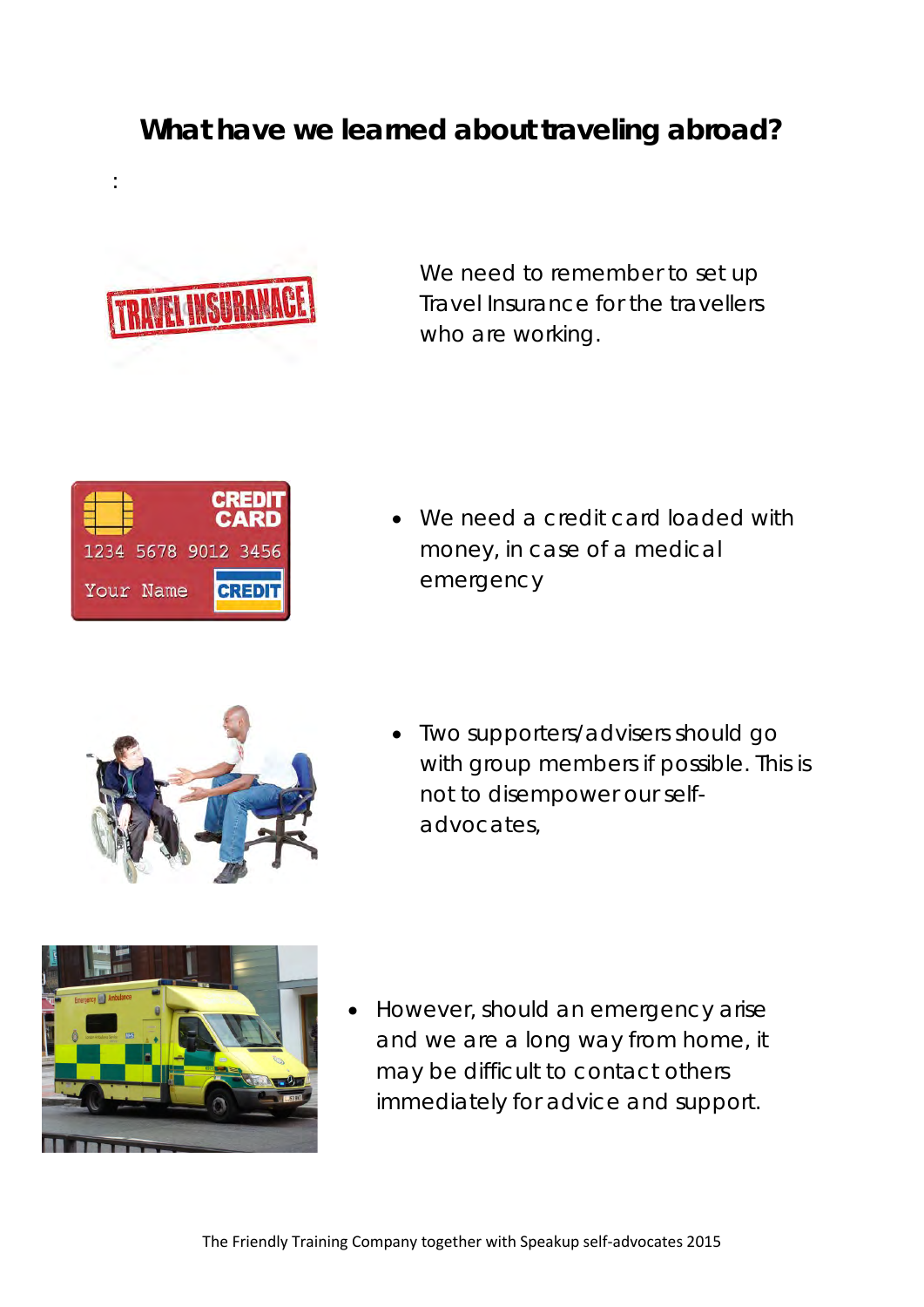

• The emergency number will be different if we are in another country. Check what this is!



We need to check whether visas are needed because when you enter some countries, you have to go through a formal interview procedure.



• In Canada, this was quite scary and border control asked lots of questions. People travelling need to know how to answer hard questions, without getting scared.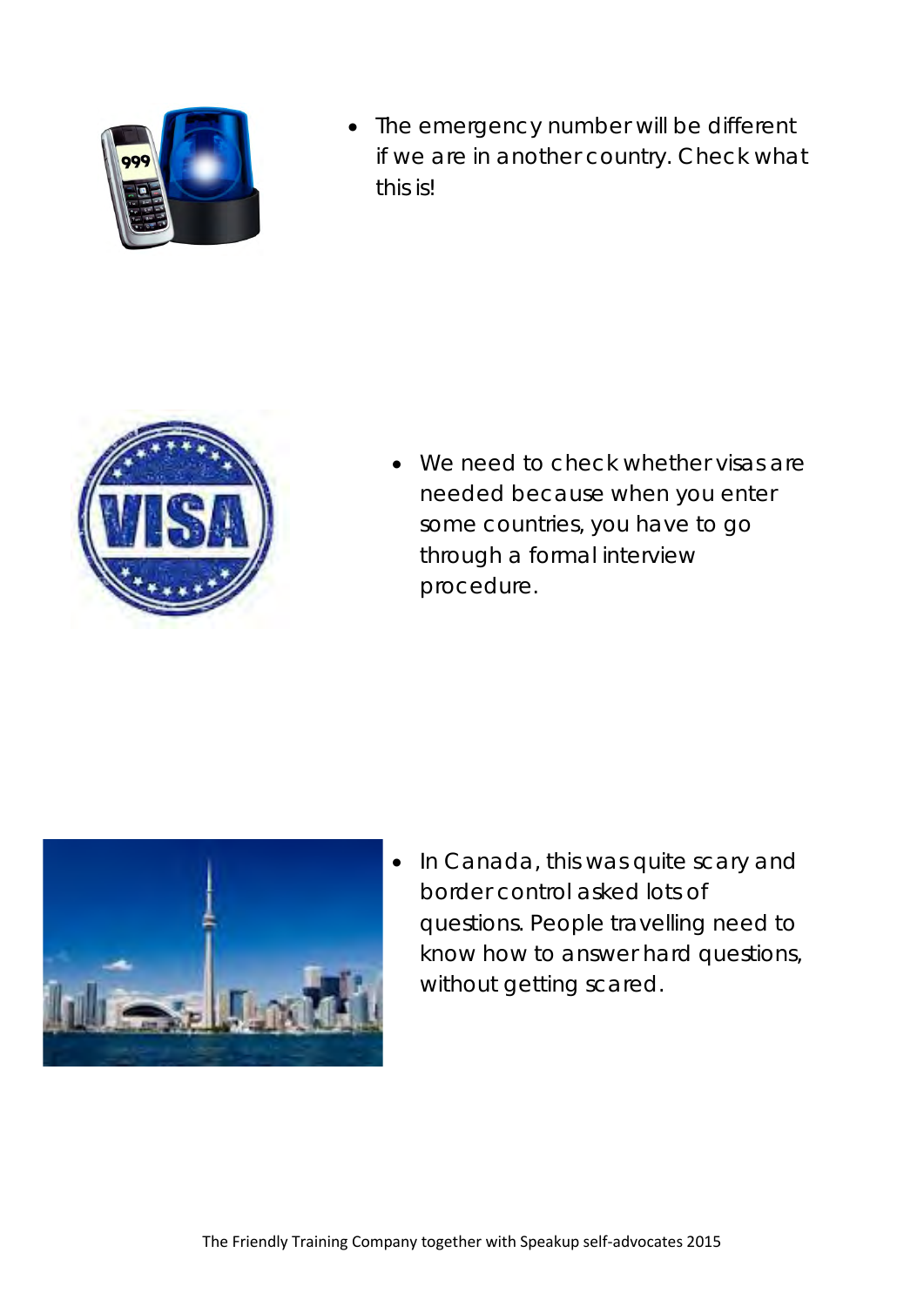

• We need to make sure luggage is not too bulky and can be carried easily by each person traveling, in case of an emergency.



If we are boarding as a group, we need to make sure that we all go to the check in together, so that any seat changes can be agreed with the check in staff.



• If someone needs a double seat, we need to make sure that the arms on the seat lift.